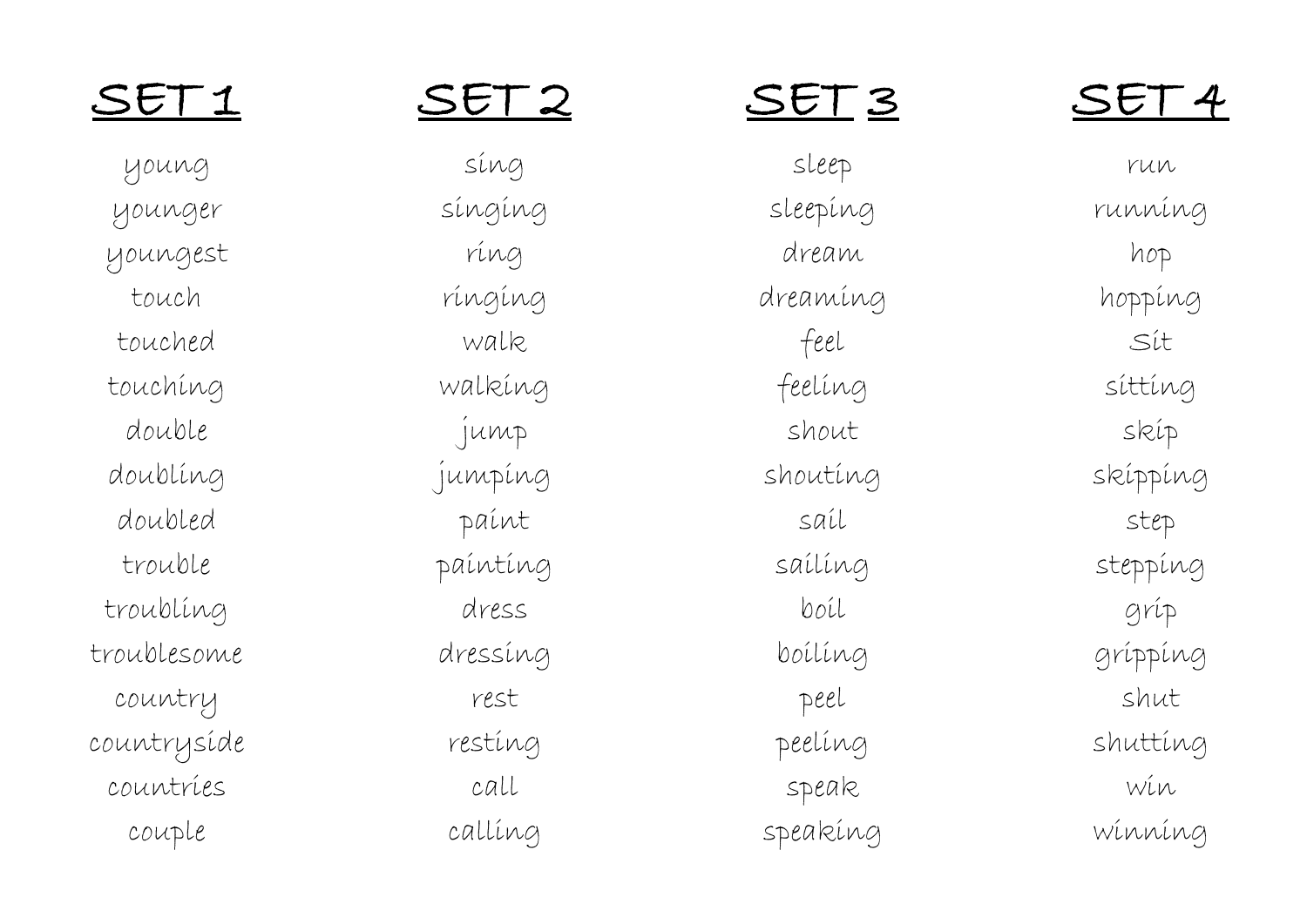hope hoping come coming smile smiling take taking care caring make making divide dividing stare staring

## SET 6

pan pancake week weekend goal goalkeeper break breakfast stairs upstairs downstairs any anybody anyone anything anywhere

# SET 7

eleven twelve thirteen fourteen fifteen sixteen seventeen eighteen nineteen twenty thirty forty fifty sixty seventy eighty

# SET 8

ninety hundred thousand million metre centimetre millimetre kilometre gram kilogram litre millilitre second minute hour month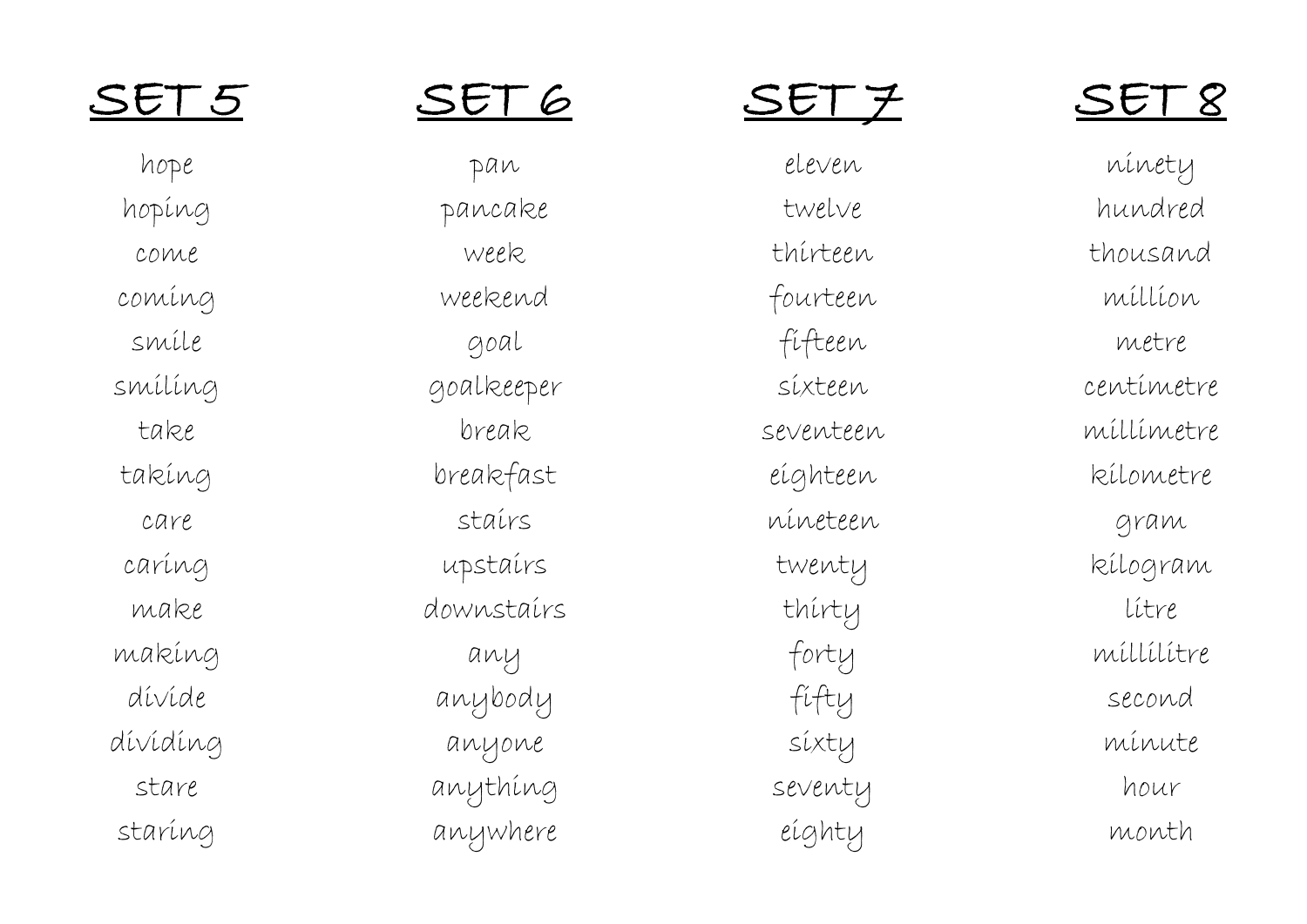SET 9

Happy Unhappy tidy untidy lucky unlucky usual unusual zip unzip tie untie fair unfair kind unkind

## SET 10

forget forgetting forgotten begin beginning beginner prefer preferred preferring garden gardening gardened gardener limit limited Limitation

# SET 11

appoint disappoint agree disagree obey disobey connect disconnect appear disappear behave misbehave lead mislead spell misspell

# SET 12

comb bomb thumb crumb lamb numb climb calf calves half halves calm palm could should would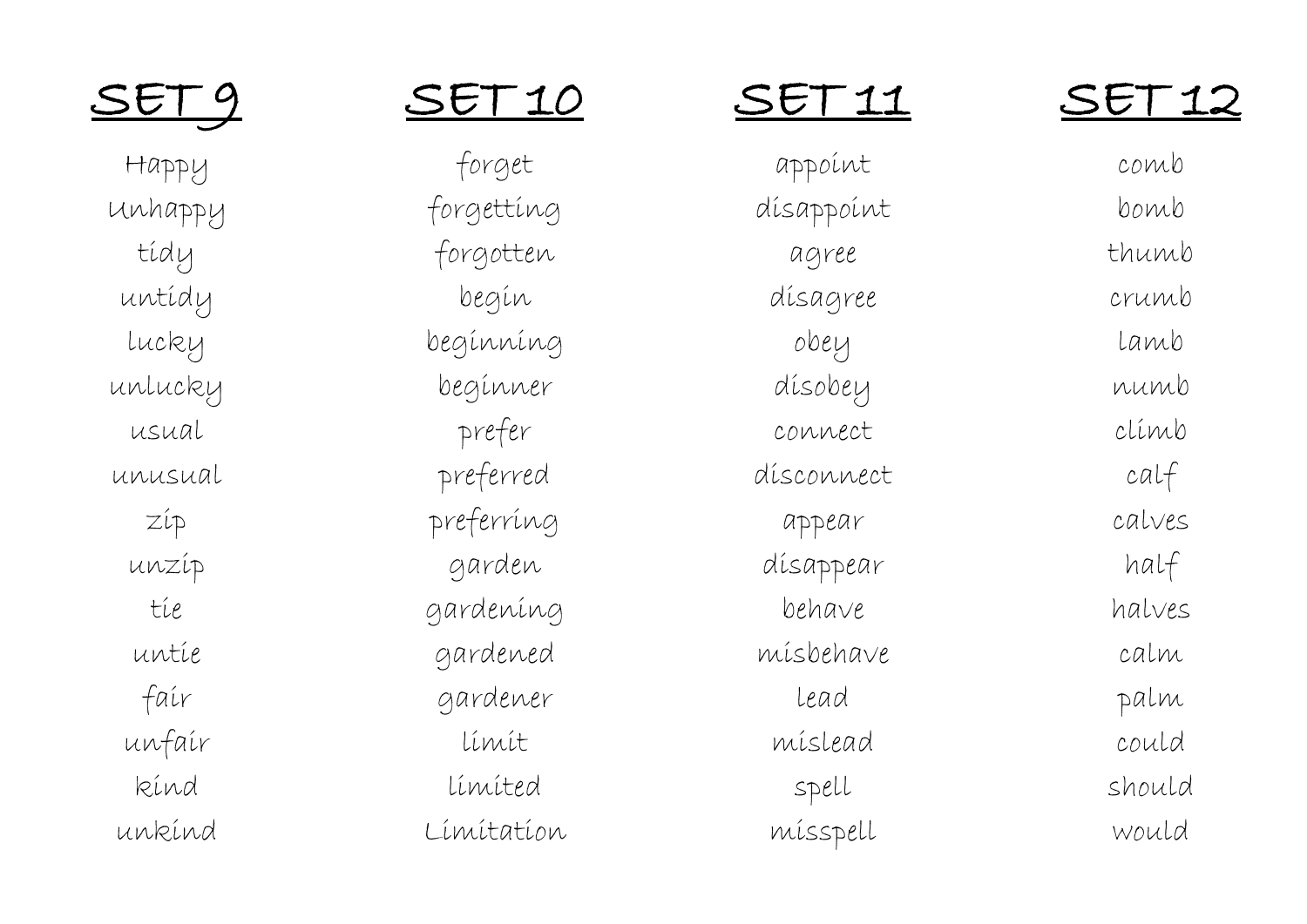| ◢ |  |
|---|--|
|   |  |

knee kneel knife knives know knock gnat gnome gnaw write wrist wrap when where honest rhyme

build rebuild visit revisit play replay write rewrite cycle recycle place replace turn return fresh refresh

### SET 15

cycle bicycle recycle tricycle appear disappear visible invisible normal abnormal view preview review interview marine submarine

# SET 16

behave misbehave sense nonsense fiction non -fiction stop non -stop import export interior exterior star co -star clockwise anti -clockwise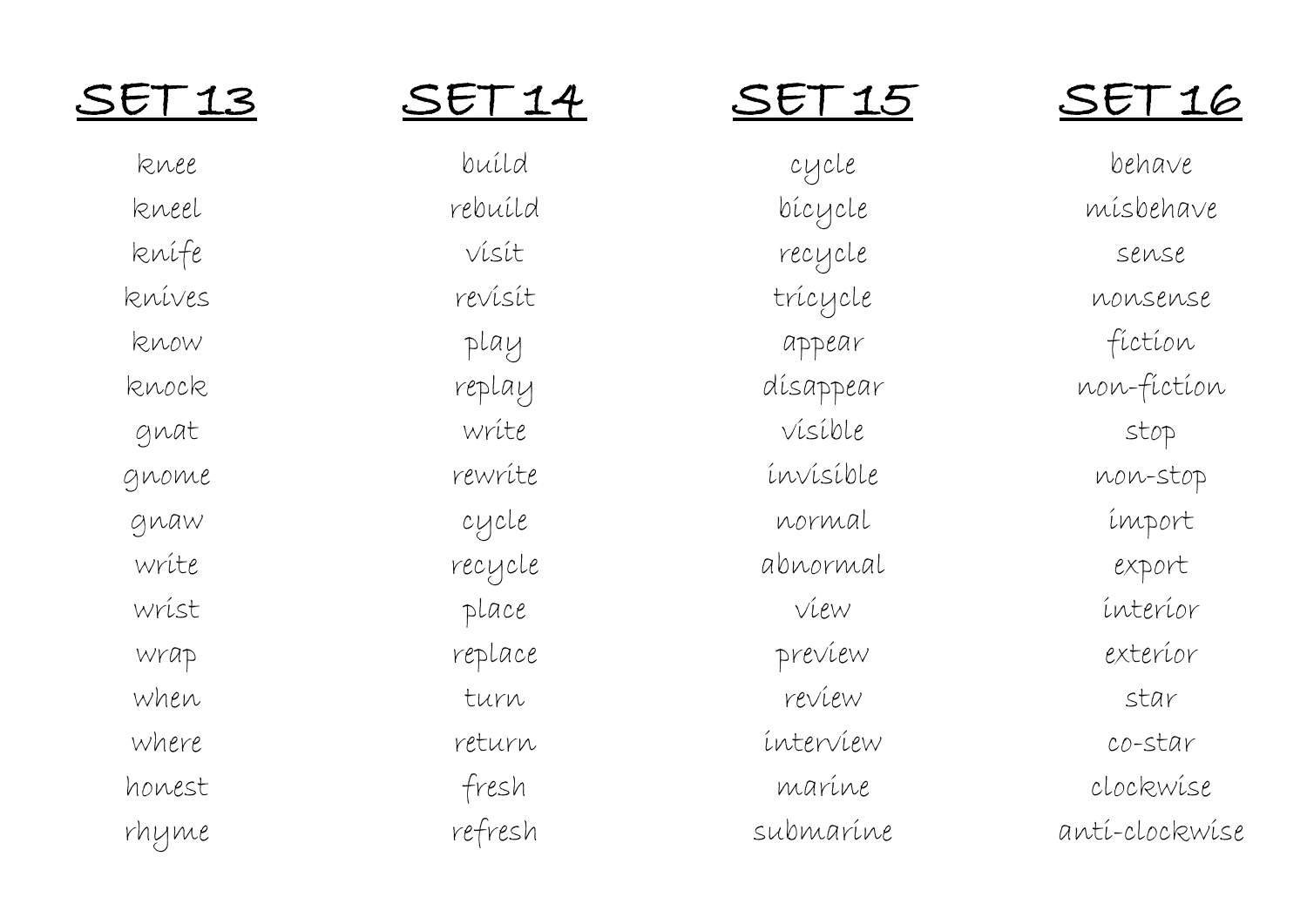mature immature mortal immortal possible impossible patient impatient perfect imperfect market supermarket  $MAN$ superman star superstar

# SET 18

do redo new renew wind rewind turn return appear reappear decorate redecorate divide subdivide marine submarine

SET 19

inform informing informed information adore adoration sense sensation prepare preparing prepared preparation admire admired admiring admiration

### SET 20

sad sadly complete completely actual actually usual usually final finally comic comical comically accident accidental accidentally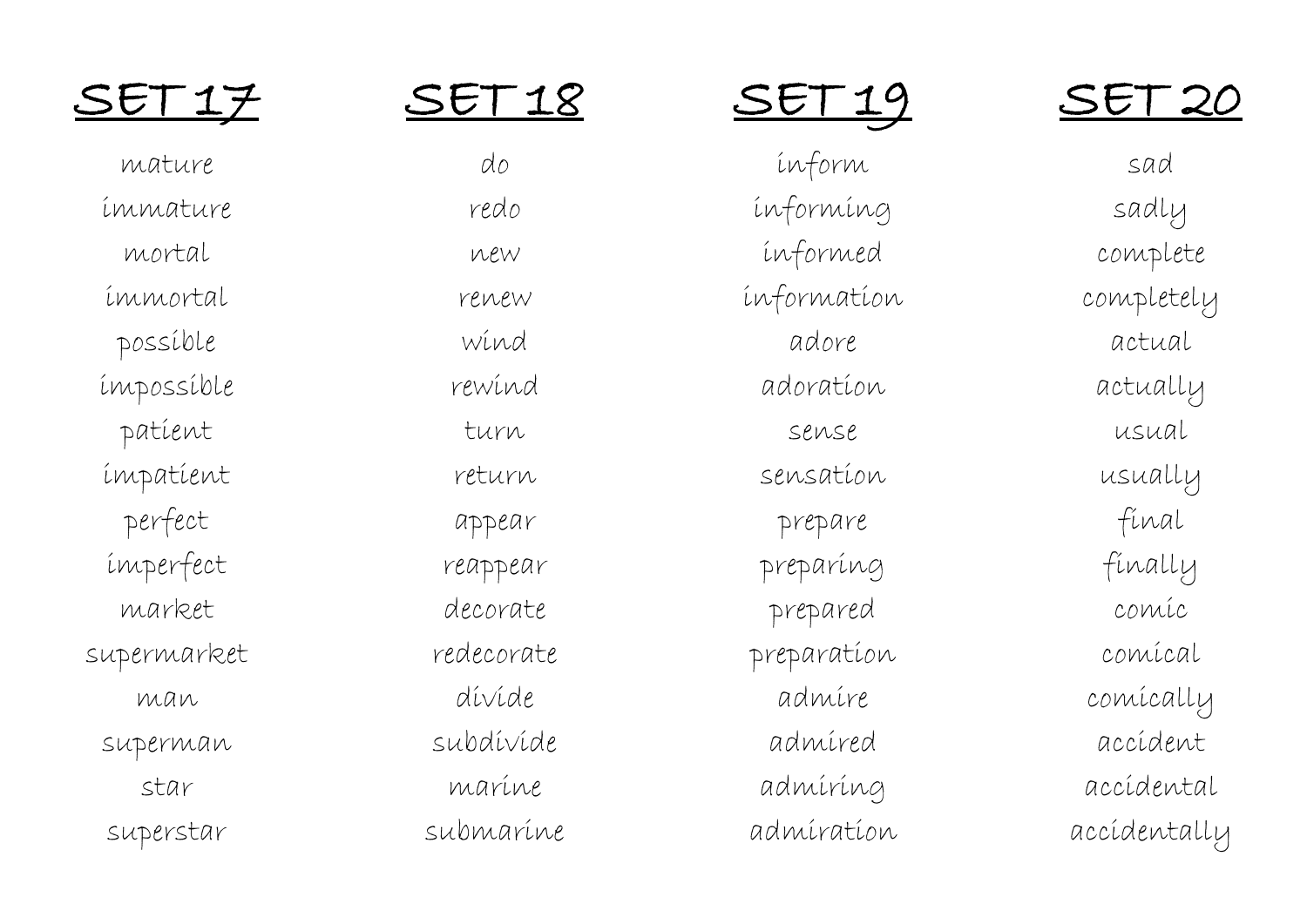happy happily happiness anger angry angrily tidy tidily untidy gentle gently gentleness simple simply simpler simplest

## SET 22

measure measured measuring treasure treasured treasuring please pleased pleasing pleasure enclose enclosing enclosed enclosure leisure leisurely

#### SET 23

is not isn't was not wasn't did not didn't does not doesn't will not won't cannot can't could not couldn't should not shouldn't

### SET 24

teach teacher farm farmer drive driver mine miner babysit babysitter run runner shop shopper spin spinner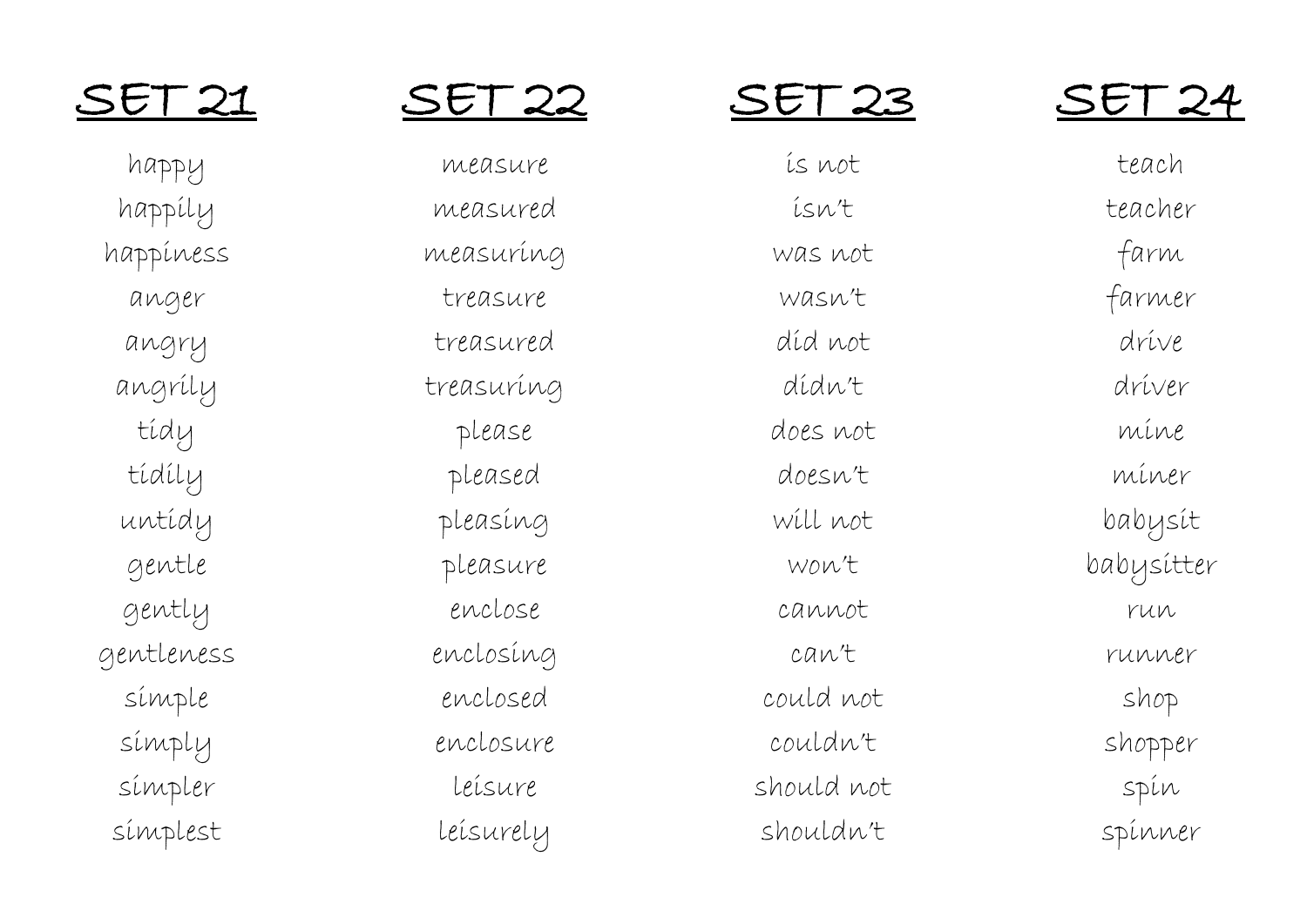teach teacher catch catcher rich richer stretch stretcher creature furniture picture nature natural naturally adventure adventurous

## SET 26

poison poisoning poisoned poisonous danger dangerous mountain mountainous fame famous vary various tremendous enormous jealous jealousy

### SET 27

invent invention inject injection act action hesitate hesitation complete completion describe description detect detection reflect reflection

# SET 28

express expression discuss discussing discussed discussion confess confession permit permission admit admission possess possession process procession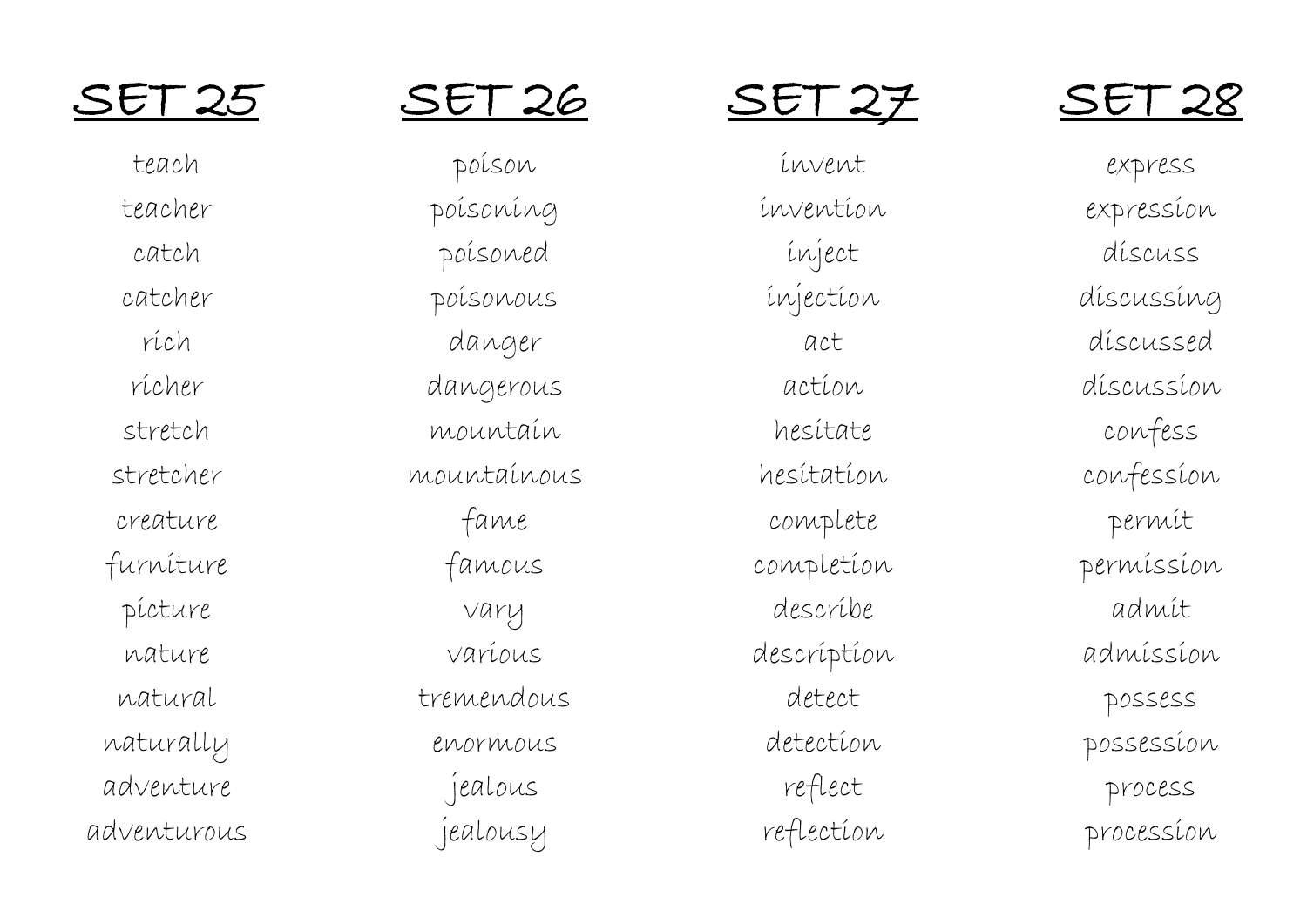SET 29

chef chalet machine brochure league tongue dialogue analogue plague antique unique mosque cheque grotesque grotesquely uniquely

SET 30

vein weigh weight eight eighth eighty eighteen sleigh neigh neighbour neighbourly neighbourhood high they obey straight

#### SET 31

## SET 32

| accept | here   |
|--------|--------|
| except | hear   |
| affect | knot   |
| effect | not    |
| ball   | maíl   |
| bawl   | male   |
| berry  | maín   |
| bury   | mane   |
| brake  | meat   |
| break  | meet   |
| fair   | medal  |
| fare   | meddle |
| grate  | míssed |
| great  | míst   |
| groan  | where  |
| grown  | wear   |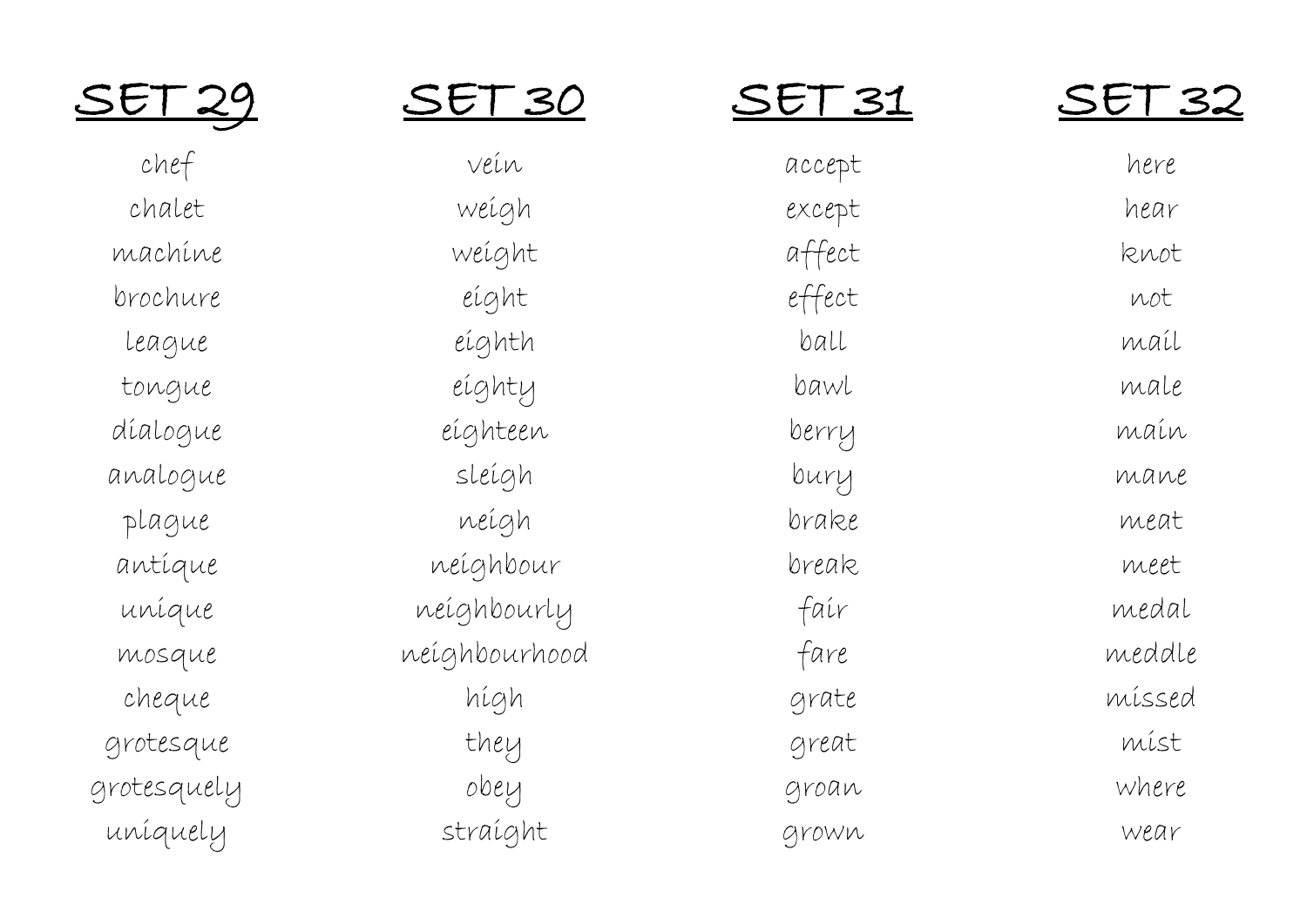| peace |    |
|-------|----|
| piece | aс |
| plaín |    |
| plane |    |
| raín  |    |
| rein  |    |
| reígn |    |
| scene |    |
| seen  |    |
| heel  |    |
| heal  |    |
| he'll |    |
| MO    |    |
| know  |    |
| deer  |    |
| dear  |    |

# SET 34

accident accidentally actual actually address answer appear believe bicycle breath breathe build busy business calendar caught

SET 35

centre century certain circle complete consider continue decide describe different difficult disappear early earth eight eighth

## SET 36

enough exercise experience experiment extreme famous favourite February forward forwards fruit grammar group guard guide heard